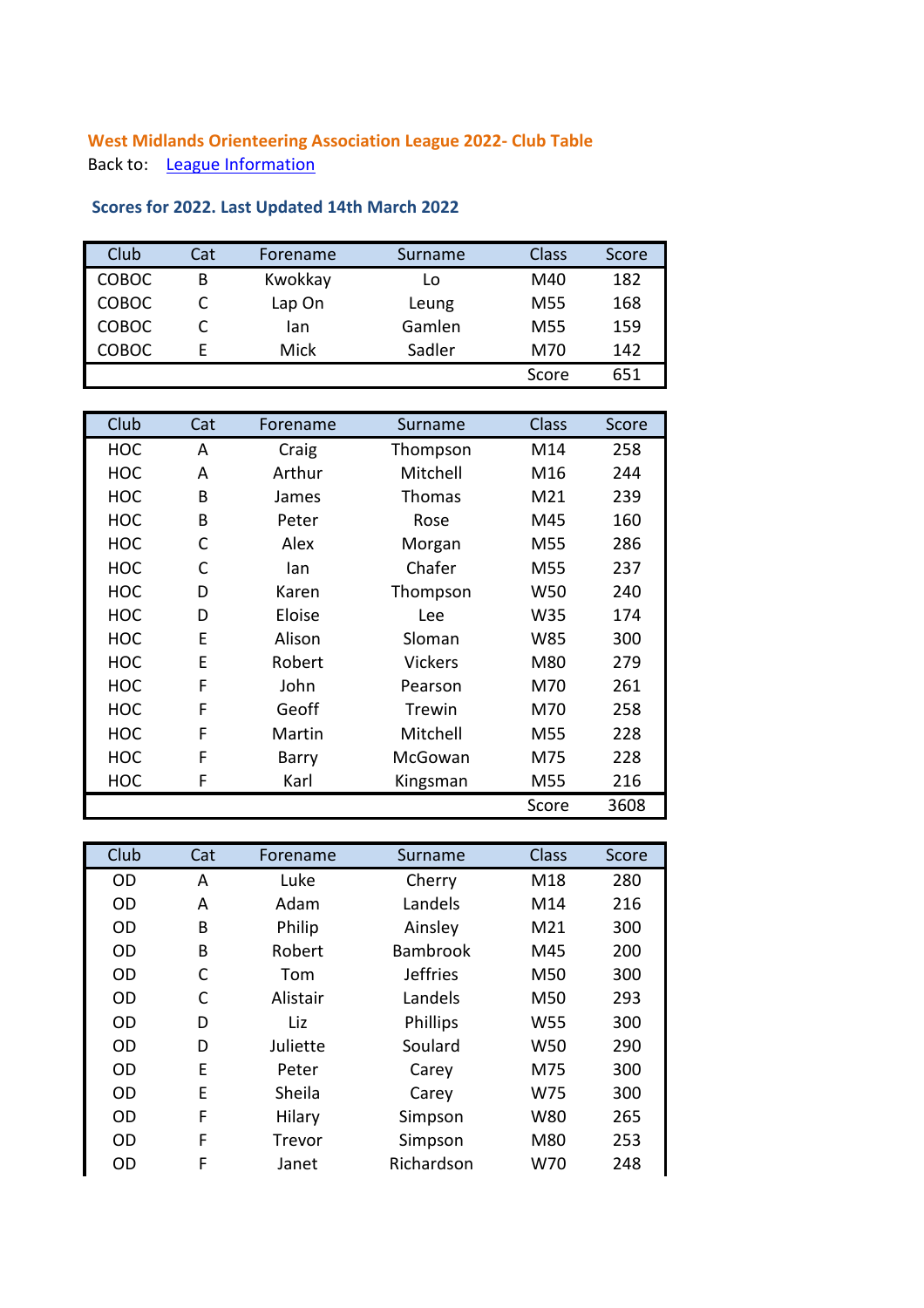| OD | Sue.  | Hallett   | W75   | 242  |
|----|-------|-----------|-------|------|
| OD | Barry | Elkington | M65   | 238  |
|    |       |           | Score | 4025 |

| Club         | Cat | Forename | Surname        | Class           | Score |
|--------------|-----|----------|----------------|-----------------|-------|
| <b>POTOC</b> | A   | Daniel   | Pigott         | M14             | 140   |
| <b>POTOC</b> | B   | Martin   | Pigott         | M45             | 197   |
| <b>POTOC</b> | B   | Andrew   | Rowe           | M45             | 152   |
| <b>POTOC</b> | D   | lanka    | Evans          | W <sub>55</sub> | 172   |
| <b>POTOC</b> | D   | Morlich  | <b>Barnett</b> | W50             | 80    |
| <b>POTOC</b> | Ε   | Jean     | Rostron        | W80             | 296   |
| <b>POTOC</b> | E   | Jim      | Cooke          | M60             | 248   |
| <b>POTOC</b> | F   | Paul     | Graetz         | M75             | 239   |
| <b>POTOC</b> | F   | Marian   | Denham         | W75             | 225   |
| <b>POTOC</b> | F   | Gerard   | Riley          | M60             | 149   |
| <b>POTOC</b> | F   | Graham   | Pigott         | M40             | 146   |
| <b>POTOC</b> | F   | David    | Dunn           | M40             | 135   |
|              |     |          |                | Score           | 2179  |

| Club       | Cat | Forename | Surname          | Class | Score |
|------------|-----|----------|------------------|-------|-------|
| <b>WCH</b> | A   | Fraser   | Stamp            | M12   | 280   |
| <b>WCH</b> | A   | Olivia   | Stamp            | W14   | 268   |
| <b>WCH</b> | B   | lain     | Stamp            | M40   | 180   |
| <b>WCH</b> | B   | Dan      | Findlay-Robinson | M40   | 152   |
| <b>WCH</b> | C   | Andrew   | Lewis            | M55   | 241   |
| <b>WCH</b> | C   | Mark     | Stodgell         | M50   | 81    |
| <b>WCH</b> | D   | Claire   | Stamp            | W40   | 272   |
| <b>WCH</b> | D   | Sally    | Hughes           | W50   | 244   |
| <b>WCH</b> | Е   | Andrew   | Yeates           | M60   | 300   |
| <b>WCH</b> | E   | Ray      | Collins          | M65   | 295   |
| <b>WCH</b> | F   | John     | Robinson         | M70   | 267   |
| <b>WCH</b> | F   | Mark     | Garside          | M60   | 265   |
| <b>WCH</b> | F   | Alison   | Yeates           | W55   | 204   |
| <b>WCH</b> | F   | Hazel    | Waters           | W70   | 200   |
| <b>WCH</b> | F   | Jonah    | Hearn            | M14   | 197   |
|            |     |          |                  | Score | 3446  |

| Club       | Cat | Forename    | Surname    | Class           | Score |
|------------|-----|-------------|------------|-----------------|-------|
| WRE        | А   | Grace       | Allinson   | W14             | 257   |
| <b>WRE</b> | А   | Harriet     | Allinson   | W14             | 256   |
| <b>WRE</b> | B   | Thomas      | Lewis      | M35             | 236   |
| <b>WRE</b> | В   | <b>Nick</b> | Maynard    | M45             | 156   |
| <b>WRE</b> |     | Clive       | Richardson | M55             | 194   |
| WRE        |     | Richard     | Pay        | M <sub>55</sub> | 176   |